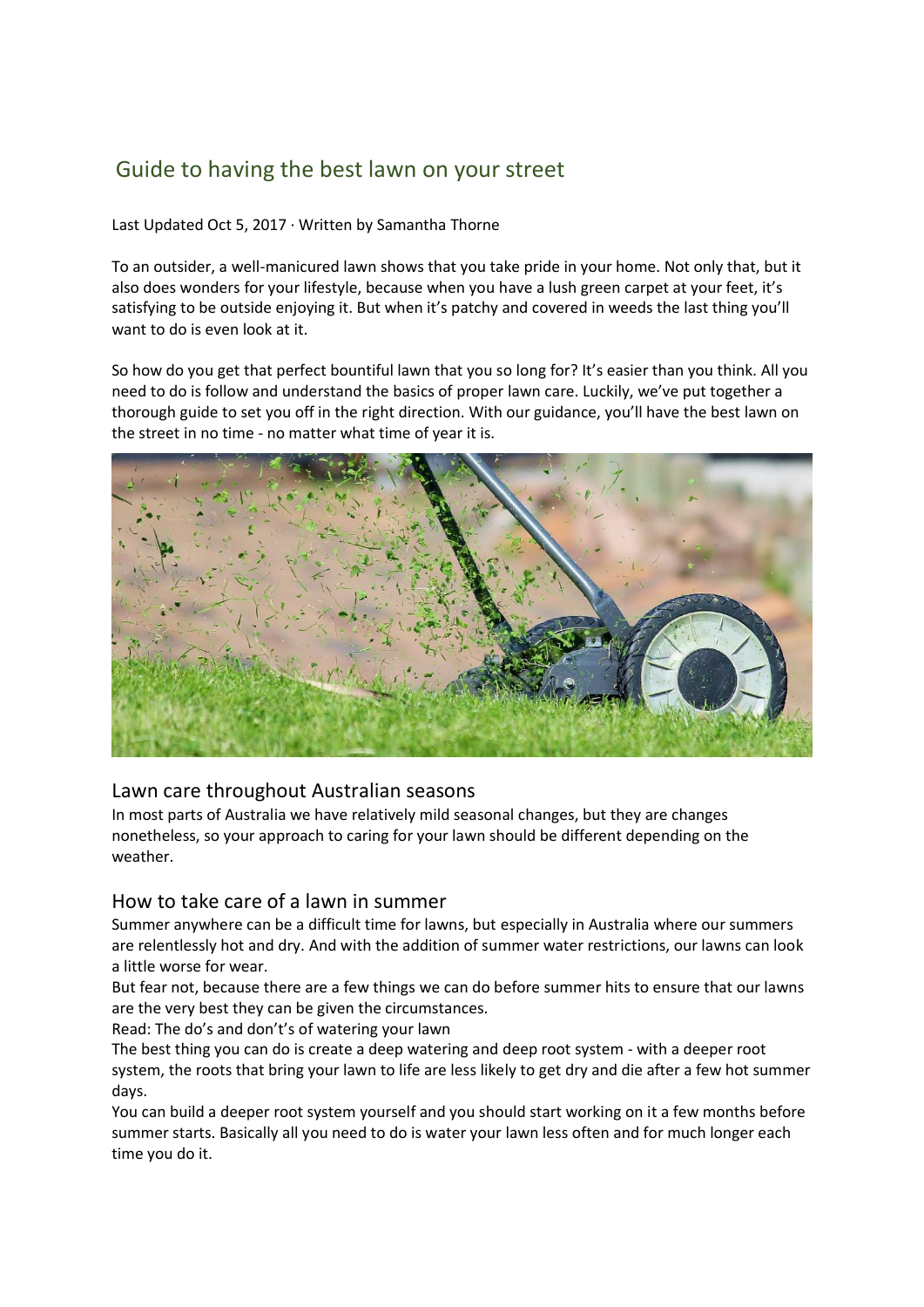You should reduce your watering frequency by half, and watch your lawn with a close eye, when it starts to look a little bit wilted, then it's time for your lawn to get a big drenching of water. Remember to water it way more than you would usually.

By taking this approach, when your lawn gets thirsty, its roots grow deeper into the soil in search of water and to keep safe from the heat.

You can also use a wetting agent to encourage your lawn and soil to soak up any water you give it. While lawns get thirsty in summer, the irony is, they can also tend to do a pretty bad job of water absorption. This is because soils start to dry out in the summer heat, and with that, can become water repellent with water running straight off the soil. It's a strange phenomenon, but luckily wetting agents exist. If you want to keep your lawn lush, then they are your friend.

Lawns should still be mowed regularly throughout the summer, but if you live in a drought-prone area, then the lawn mowing height should be increased. Regular mowing helps to make sure that too much leaf isn't removed in one single mowing session, which can easily kill lawn that is stressed from the summer heat.

What to avoid:

Fertilising should be avoided on hot days because if the fertiliser isn't watered into the lawn thoroughly, the results can be disastrous. If it's a super hot summer day then you'll want to avoid weed sprays, insecticides and fungicides. If you feel like your lawn really needs these things, then speak to a licensed and trained professional first, because you could be doing more harm than good.

## How to take care of a lawn in autumn

By the time autumn rolls around, your lawn will be breathing a big sigh of relief. While Australian summers can be ridiculously hot, they can also come with a lot of heavy rainfall. So by autumn, you may notice things like seed heads growing, discolouration and thinning - these are usually caused by super heavy rainfall.

There are a few ways to fix this and make your lawn look its best. Firstly, give your lawn a dose of nutrients with a good NPK mix fertiliser. Secondly, get yourself a pair of spiked shoes and start aerating your lawn to help loosen the soil up, because when you get heavy rain during the summer, it can make the soil very compact.

Remember also that winter will soon be on its way, so while you're tending to the after-effects of a hot summer, you'll need to prepare for the potentially cold weather ahead to keep your garden and lawn green. Take a look at our tips below.

## How to take care of a lawn in winter

It can be difficult to get a beautiful and thick lawn throughout winter - so what's the secret? Well firstly, it comes down to the lawn variety that you've chosen.

In Australia, we tend to choose grass varieties that are more suited to our climate - which is generally quite warm. These grasses are in high circulation because they tend to thrive as the weather heats up, but in winter, they tend to experience slowed growth and can make your yard look patchy, dull and bare.

So how can you make your lawn look its best during winter? Well, the real work begins a season ahead, in autumn, and the process is quite simple. What's most important is that you're consistent and diligent. By winter you'll reap the rewards.

Here's what you should do:

Prune back any trees or shrubs that create a lot of shade on your lawn. If you don't, then you're likely to see more areas of rot or stunted growth.

Don't water as much, because with the cold air coupled with less sun, you are increasing the chances of your lawn acquiring rot or diseases.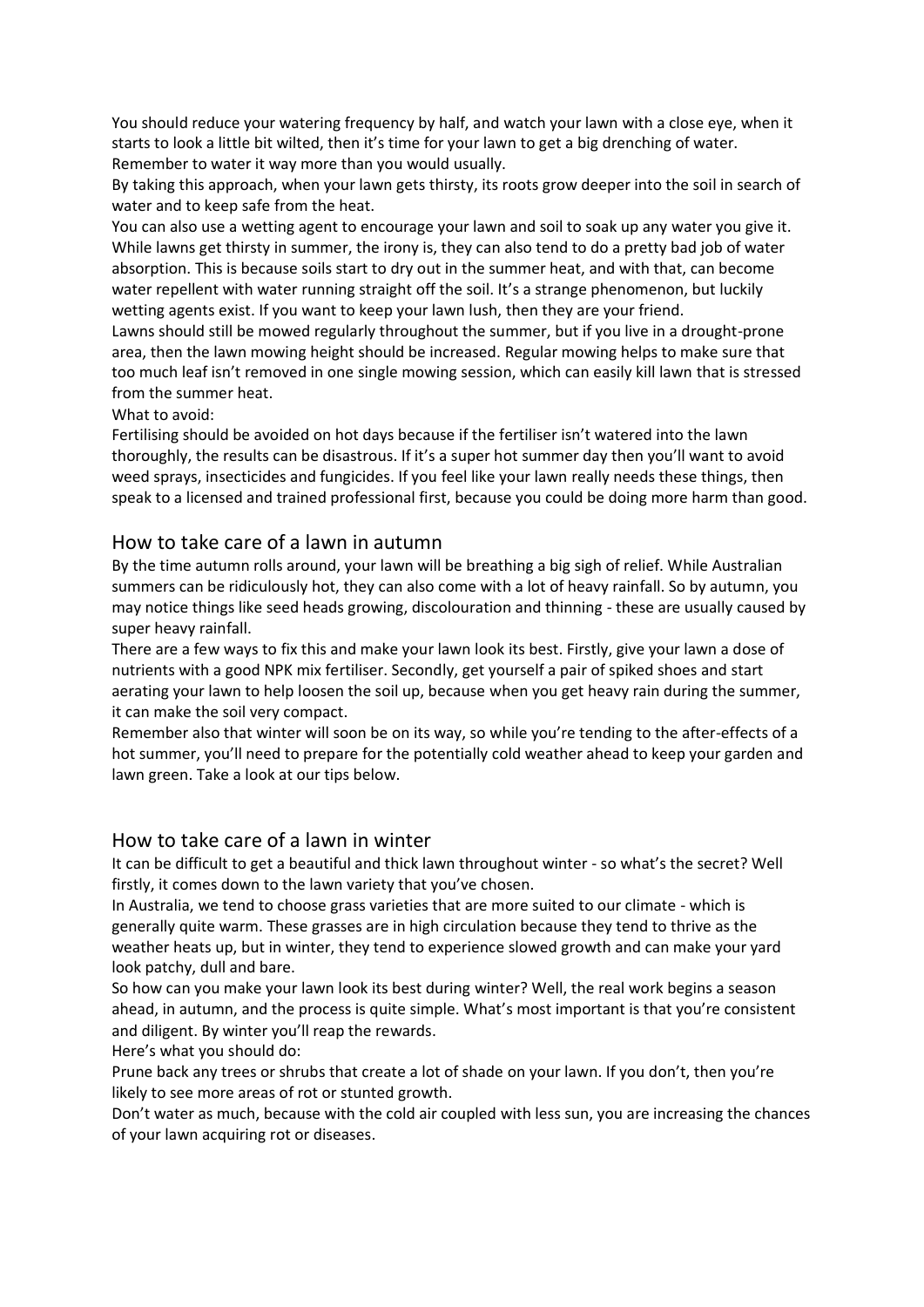Fertilise your grass a couple of months before winter arrives, and then 8 weeks later, fertilise again. Just make sure you purchase a fertiliser that is specifically for winter as these contain more iron, which is essential for maintaining the health of your lawn.

Kill broadleaf weeds before they take over in winter.

Increase lawn mowing heights. Why should you do this? You'll want to leave enough length in a blade of grass so that your lawn can photosynthesise. This can be harder for lawns to do in winter because there's a marked decrease in daylight hours. Essentially, by making sure there's still a bit of length in your lawn you're increasing the food supply to the grass.

Don't leave lawn clippings on the lawn because they can cause fungal problems if left in a damp environment.

## How to take care of a lawn in spring

When spring is in the air, Australian lawns come out of a dormant phase just as Northern Hemisphere lawns do. This is when lawn care is most important.

After winter it's common to be left with a patchy and dull lawn. The good news is that spring brings ideal growing conditions, meaning with the right care, your lawn will bounce back to its luscious self in no time.

Make sure you give your lawn a good fertiliser because it's the most opportune time to do so. When new growth begins, the grass needs more nutrients, so fertilising at the outset of Spring is vitally important. Fertilisers used in spring should be slow release so that it can reap the benefits all the way into summer.

Read: How to get your garden ready for spring

Fertiliser will make the lawn greener, thicker and healthier. Fertilise first early in the season and then three more times at two month intervals. A slow release fertiliser will ensure that you don't "burn" the lawn and that it receives nutrients at a measured pace.

A good fertiliser will also help to thicken your lawn up, which will have a knock-on effect of keeping any pesky weeds at bay. Don't water your lawn if it's damp - you can check this by digging a finger into the dirt. If it feels dry, give it a drink.

Popular grass varieties for Australian backyards

The type of lawn variety you get for your yard should be dictated by the kind of soil you have, the size of your lawn, how much sun it gets and ultimately, your climate.

# Most popular Australian lawn varieties

There are plenty of lawn varieties available in Australia, and the five most popular are:

- 1. Buffalo grass
- 2. Zoysia Grass
- 3. Queensland Blue Couch
- 4. Couch grass
- 5. Kikuyu grass

All five of these grasses are best suited to warm seasons, which is generally the type of climate we see in most parts of Australia. However, like we all know, climates across Australia can vary, so if you live in an area prone to drought or in a cooler climate near the mountains, then the grass variety best suited to your home will be different.

## Subtropical lawn varieties

If you live in Northern Queensland or parts of the Northern Territory, then you probably experience humid conditions year round. Lawns in these regions also need to be made up of turf that is drought tolerant.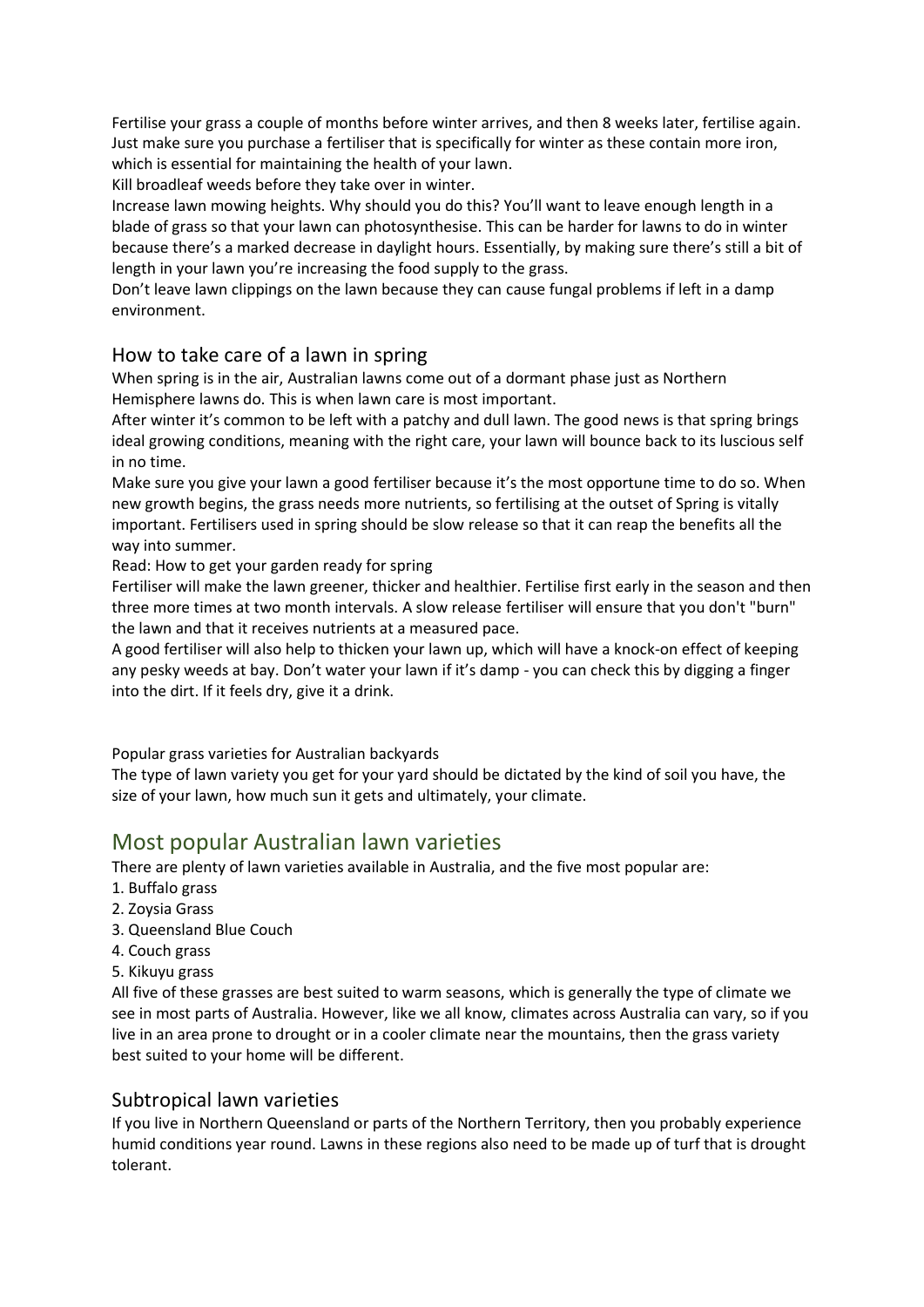The best lawns for these conditions include: Sir Walter Buffalo turf Platinum Zoysia Empire Zoysia Japonica Zoysia Macrantha Empire Zoysia Japonica. Image source: Wikimedia Commons.

# Best lawns for high traffic areas

If you have kids or dogs who regularly run around your yard, you'll want a lawn that can withstand a daily trampling. The most hard-wearing lawn types are: Zoysia Kikuyu Couch

Blue couch grass. Image source: Wikimedia Commons.

# Drought tolerant lawn varieties

If you live in a hot and dry region of Australia that regularly experiences drought, then you'll need a lawn that thrives in dry and hot conditions.

Plenty of homeowners who live in these climates are turning towards native grasses, which are generally built for these conditions. Some of these varieties include:

Weeping grass Wallaby grass Redgrass

You can also get a variety which is a blend of all three. The combination of all three gives the advantage of high Redgrass growth throughout the warmer months, which helps to protect the other two varieties. When the weather slightly cools, Redgrass becomes dormant, allowing the other two varieties to grow and shine.

Read: How much does a rainwater tank cost?

# Cool climate lawn varieties

If you live in a cooler climate, then it's best to steer clear from warm climate grasses. Some popular cool season grasses include:

Tall Fescue Perennial Ryegrass Bluegrass

Fine Fescue

Bent Grass

A fescue grass variety.

No matter where your home is, before you pick a lawn variety, make sure you do your research. The last thing you want is a variety of lawn that isn't tolerant of its climate. A thriving lawn is made exponentially easier when you pick a variety that is best for where you live.

# What's the best way to encourage lawn growth when a lawn is patchy?

If your lawn is thin and patchy, there are a number of things that you can do to remedy the issue. In Australia, spring is a good time to reseed and fertilise your lawn. But before you do any of this, check to see if your soil is compact - if it is, you'll need to aerate it.

You can easily check by taking a garden fork and pushing it into the grass. If it doesn't go in reasonably easily, then it's probably time to aerate your lawn. When you aerate your lawn, you will allow your seeds to grow.

Simply aerate, scatter seeds, fertilise and add topsoil. For larger areas, you can replace the lawn with a new roll of turf.

# New lawns - what's the best way to go?

When it comes to getting a new lawn, homeowners are often torn between seeding and turfing. Rolling out a new turf obviously is the most convenient and effective option, while seeding seems like a good option for the budget conscious.

However, things like climates and time can derail progress. Seeding can take months and months to give you a decent looking lawn, with some grass varieties needing to be over-sowed multiple times to achieve the thickness associated with a lush lawn. In warmer climates seeding is often a waste of